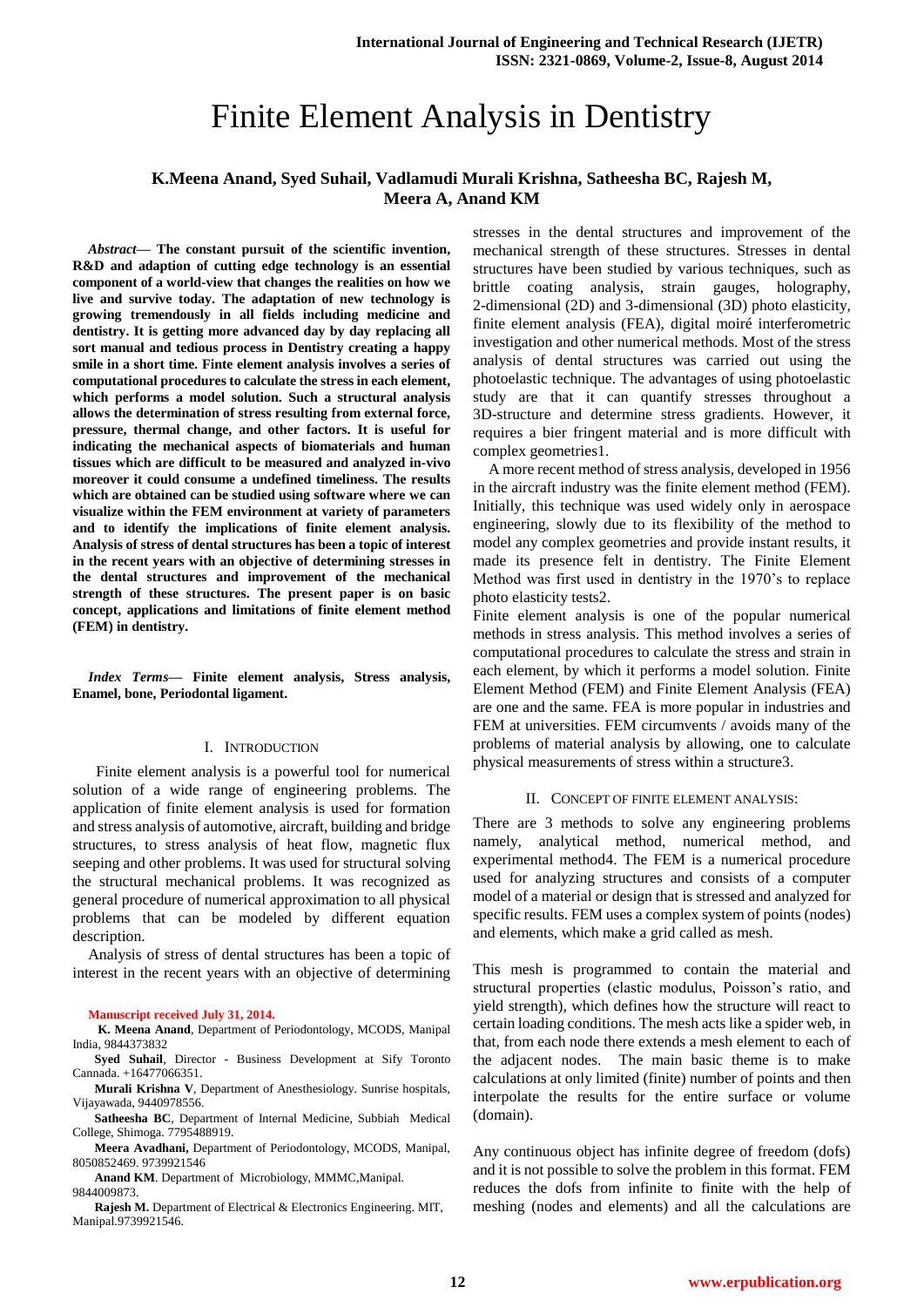made at limited number of nodes5. Using these functions and the actual geometry of the element the equilibrium equations between the external forces acting on the elements and the displacements occurring on its nodes can be determined.

Theoretically, the shape and the size of elements determine the results. Finite element analysis started with triangular elements and these elements being stiffer, resulted in less stress and displacement. Later, quadrilateral elements were used for accuracy of results. Currently polyhedral mesh work is in research. Increasing the number of calculation points (nodes and elements) improves accuracy. Increasing the number of lines reduces error margin in finding out the area of a circle. The number of straight lines is equivalent to the number of elements in FEM.

In the industry, 2 types of analysis are generally used, 2-D modeling and 3-D modeling. 2-D modeling is comparatively simple and it allows the analysis to run on a relatively normal computer, but sometimes it tends to yield less accurate results. 3-D modeling produces more accurate results, but it can run only on the fastest computers effectively. For 2-D analysis, the elements are triangular or quadrilateral and in 3-D analysis 10, 12, or 14 faces are used. In some situations mass, spring, damper, and gap elements are also used.

FEM is performed with material properties that can be isotropic or anisotropic 6. All real-life materials are anisotropic, but it is simplified into isotropic properties or orthotropic properties (different properties along 3 axes, namely- x, y, and z). Elastic modulus, Poisson's ratio (strain in the lateral direction to that in the axial direction when an object is subjected to tensile loading)7, and yield strength for the materials are applied. The analysis is performed as linear static analysis or non-linear analysis depending on the allocation of appropriate physical characteristics to the different parts of the structure8.

Linear analyses are valid if the structure exhibits a linear stress–strain relationship up to a stress level known as the proportional limit, and all the volumes are bonded as one unit. However, the validity of a linear static analysis may be questionable when the study objectives are to explore more realistic situations that are usually encountered in the intraoral environment.

The application of the nonlinear FEM in dentistry seems to be interesting, for example in: nonlinear simulation of periodontal ligament properties, plastic and viscoelastic behaviors in materials, tooth-to-tooth contact analyses, analyses of contact in implant structures and interfacial stress in restorations. However, there are difficulties, for example: the dynamic behavior of the PDL is an aspect to be considered, and simulation using nonlinear analysis would be more realistic. Due to complex structure, the exact mechanical properties of PDL are poorly understood. Some simplifications and assumptions are common in FEA. These practices are allowed, but their impact on the conclusions should be carefully taken into account. The eventual result of any FEM is the normal and shearing stress values of the structure upon loading. The failure criteria are measured by Von-Mises stresses9.

# III. STEPS IN USING FEA

Steps using in FEA are discretization of problem, imaging, meshing, boundary conditions, types of solutions

### Discretization of problem

Solving a real life problem with continuous material approach is difficult. The basic of all numerical methods is to simplify the problem by discretizing (discontinuation) it. Nodes work like atoms with gap in between filled by an entity called as element10,11. Calculations are made at nodes and results are interpolated for elements.

There are two approaches to solve any problem. One is continuous approach (all real life components are continuous) and discrete approach (equivalent mathematical modeling). All the numerical methods including finite element follow discrete approach. Meshing (nodes and elements) is nothing but discretization of a continuous system with infinite degree of freedoms to finite degree of freedoms10.

### Imaging:

Imaging and three-dimensional reconstruction: Innovations in computerized tomography (CT), magnetic resonance imaging (MRI), and confocal microscopy have revolutionized biological imaging. It is now possible to capture serial sections of any structure virtually and generate intricately detailed three dimensional reconstructions. Three dimensional surface reconstructions created from CT scans are used as templates for three-dimensional finite element models. Initial three-dimensional surface reconstructions are typically quite rough and require significant editing before they can be imported into a Finite Element tool and successfully meshed as a finite element model.

Image processing: Editing the three dimensional image are the most time intensive step in building Finite Element models of biological structures. The ultimate goal of three-dimensional image processing is to generate a "water-tight" surface model that can be imported into and successfully manipulated in Finite Element software.

The most important aspect of the simplification process of three-dimensional images involves smoothening and removing details in selected areas of the model. Three dimensional surface representations are composed of connected polygons and are often referred to as "polygon models'. The more polygons a model contains, the greater is its reliability to the object it represents and larger is its size. Image processing is the most labor-intensive aspect of conducting Finite Element analyses of biological structures.

Meshing: FEM uses a complex system of points (nodes) and elements, which make a grid called as mesh. Basic theme of FEA is to make calculations at limited (finite) number of points and then interpolate the results for entire domain (surface or volume). Any continuous object has infinite degrees of freedom and it is just not possible to solve the problem in this format. FEA reduces degrees of freedom from infinite to finite with the help of discretization i.e. meshing (nodes and elements)10.

Two-dimensional and three dimensional meshing: Two dimensional modeling is comparatively simple and it allows the analysis to run on a relatively normal computer,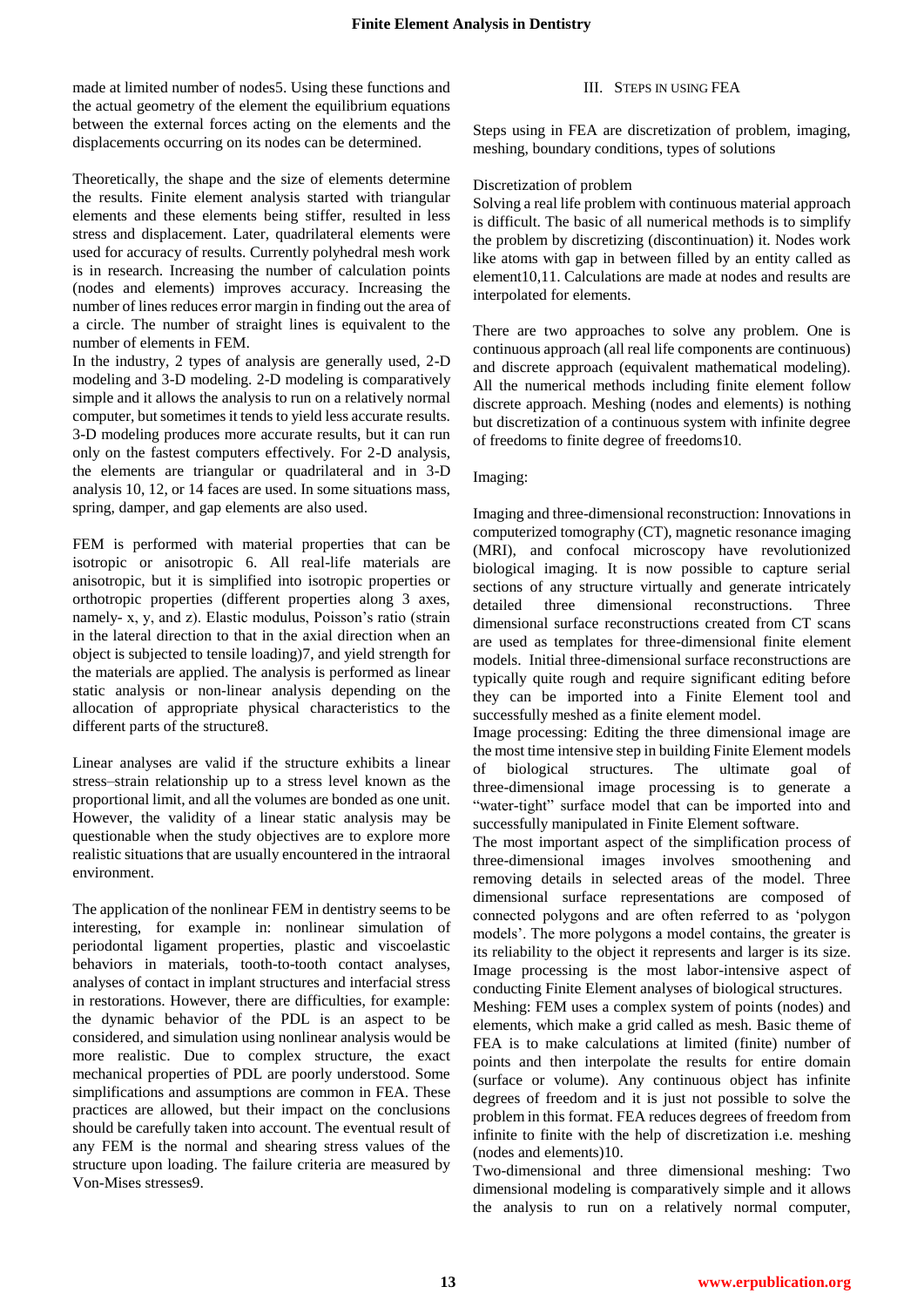## **International Journal of Engineering and Technical Research (IJETR) ISSN: 2321-0869, Volume-2, Issue-8, August 2014**

sometimes it tends to yield less accurate results. Three dimensional modeling produces more accurate results, but it can run only on the fastest computers effectively. The element shapes for two dimensional analyses, are triangular, quadrilateral, and in three dimensional analysis element shapes are tetra, penta, hexa and pyramid.

Boundary conditions: Boundary condition is application of force and constraint. Different ways to apply force and moment are concentrated load (at a point or single node), force on line or edge, distributed load (force varying as equation), bending movements and torque. After fixing the boundary conditions the software is run for determining stresses & strains using linear static analysis & non-linear analysis10.

### Types of solutions:

The analysis is done to assess the stresses acting upon the materials during function in the oral cavity by applying various material properties12, 13. These stresses are normal or principal stress which acts perpendicular to the cross section and causes elongation or compression and shear stress which acts parallel to the cross section and causes distortion (changes in original shape).

Whenever an elastic body is subjected to loads in its 3 dimensions, the stresses will get developed along the principal axis of the body. These are the principal stresses. There are three "principal stresses" that can be calculated at any point, acting in the x, y, and z directions. These stresses should not exceed the yield stress of the material. There is a convention on listing the three principal stresses which makes the "first" one the maximum of the three, and the "third" one the minimum, which can be the maximum compressive (negative) stress, but may actually be a positive stress.

Maximum principal stress: The maximum principal stress gives the value of stress that is normal to the plane in which the shear stress is zero. The maximum principal stress helps you understand the maximum tensile stress induced in the part due to the loading conditions.

Minimum principal stress: The minimum principal stress acts normally to the plane in which shear stress is zero. It helps you to understand the maximum compressive stress induced in the part due to loading conditions.

Von Mises stress: The von Mises criterion is a formula for calculating whether the stress combination at a given point will cause failure. The von Mises criterion is a formula for combining three principal stresses into an equivalent stress, which is then compared to the yield stress of the material. The yield stress is a known property of the material and is usually considered for the failure stress. If the "von Mises stress" exceeds the yield stress, then the material is considered to be at the failure condition. The von Mises theory is used for ductile materials such as metals and evaluates stresses in both static and dynamic conditions14.

### IV. SOFTWARE USED FOR FINITE ELEMENT ANALYSIS

The various software used in Finite Element Analysis are Abaqus Explicit, Ansys, Dytran, Femfat, Hypermesh , Ls dyna , Madymo , Magmasoft, MSC Nastran, Pro mechanica, Star-CD, Tosca, Unigraphics, etc. 15, 16

# V. APPLICATIONS OF FINITE ELEMENT ANALYSIS

FEM technique is widely used in structural engineering. It helps to evaluate a detailed and complex structure in a computer, during the planning of the structure. It is also used to predict and estimate the damages in the electrical fields. The demonstration in the computer of the adequate strength of the structure and the possibility of improving the design during planning can justify the cost of this analysis work. FEA has also been known to increase the rating of structures that were significantly overdesigned and built many decades ago. It is also used in optimization of sheet metal blanking process. FEM is widely applied in commercial fields because of its incredible precision in obtaining results. Its applications have also increased because of decreasing cost and increasing technical up-gradation of the computer.

For complex structures, the simplifying assumptions required to make any calculations possible can lead to a conservative and heavy design. A considerable factor of ignorance can remain as to whether the structure will be adequate for all design loads. Significant changes in designs involve risk. Designs will require prototypes to be built and field tested. The field tests may involve expensive strain gauging to evaluate strength and deformation. With FEA, the weight of a design can be minimized, and there can be a reduction in the number of prototypes built. Field testing will be used to establish loading on structures, which can be used to do future design improvements via FEA17.

# VI. APPLICATION OF FINITE ELEMENT ANALYSIS FOR DENTAL USE:

The use of finite element analysis in the field of oral research was done by Thresher in 19732 and Farah in 197318. Polson (1980)19 and Gher (1996)20 stated that finite element analysis provide information and insight into trauma associated response, repair, and accompanying adaptive response. However, they do not duplicate the dynamics of human masticatory function or rule out the significant difference between animals and man.

FEA has been applied for the description of form changes in biological structures in the area of growth and development21. To know physiological values of alveolar stresses which is important for the understanding the stress related bone remodeling and it also provides guideline for the design of dental implants22. The analysis of stresses produced in the periodontal ligament under different loading conditions21, 23. To study stress distribution in supporting structures of tooth in relation to different designs of fixed and removable prosthesis24, 25. It is used to enhance the design of dental restorations26. To investigate stress distribution in tooth with cavity preparation and biomechanical preparation during root canal treatment27.

### VII. ENAMEL AND FINITE ELEMENT ANALYSIS:

Thresher R.W and Saito (1973) 2also did a stress analysis of a homogeneous and a non-homogeneous human tooth using a finite element method. They concluded that the enamel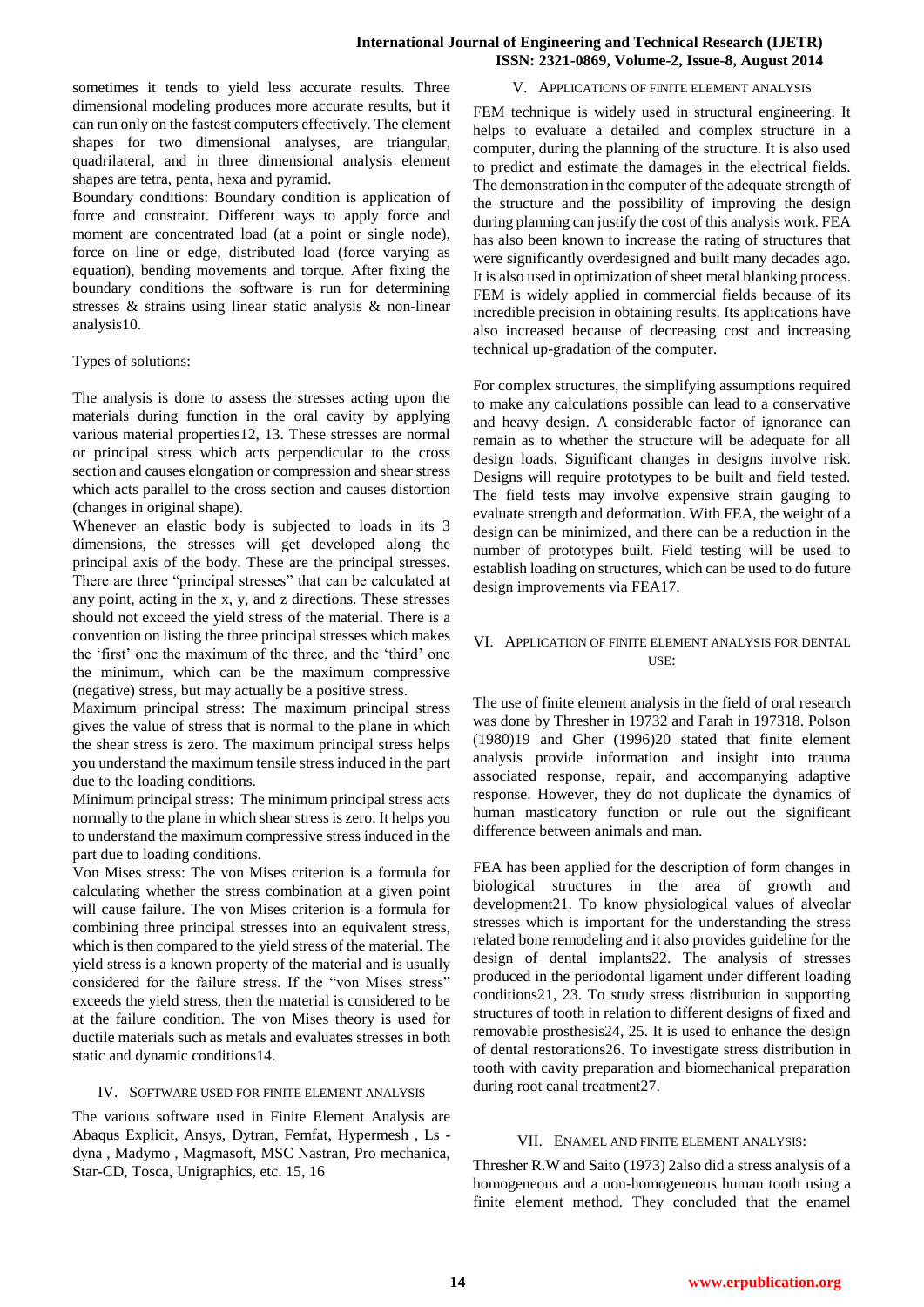portion of the tooth carries the major portion of the load and the load is transferred into surrounding bone structure remarkably high on the tooth root.

A 3D Finite element analysis and strain gauge was used by by D.Palmara (2000)28 to investigate variations in strains in enamel under different pattern of occlusal loading in extracted teeth. The study concluded that magnitude, direction and character of strain in cervical region are dependent on pattern of loading.

Farah and Craig (1973)18 analyzed a restored axisymmetric first molar and compared different types of finish lines and their effect on the marginal configuration with the help of a finite element method. They found that the chamfer geometry exhibit exhibited the most uniform stress distribution.

Rees JS and Hammadeh M 200429 conducted a study to examine what effects the undermining of the buccal cervical enamel as a mechanism of abfraction lesion formation would have on stress distribution in upper teeth. 2d model of finite element meshes of upper incisor, canine, and first premolar and supporting periodontal ligament and alveolar bone was developed. The study concluded that undermining of buccal cervical alveo dental junction cause increase cervical stress profile which cause crack initiation in enamel leading to bulk loss.

#### VIII. BONE REMODELING AND FINITE ELEMENT MODEL:

Bone remodeling is always been an area of debate in FEM. Stress distribution in a model of FEA is not only dependent on loading configuration but also on geometry of the structure and property of the material (Huiskes and Chao 1983)30. In FEA alveolar bone is modeled as homogenous tissue approximating a regular geometric shape like cube cylinder etc. and the root shaped as cones or paraboloids (Vollmer et al 1999)31.

The model are isotropic, the actual bone is anisotropic and heterogeneous. Studies have been performed by simplifying the cancellous bone to a block and ignoring its trabecular structure. Stegaroui 199832, O"Mahony 200133, Sutpideler 200434 have reported that highest bone stress occur in the cortical bone around the neck of the implant. Analysis of cancellous bone stress / strain have found the highest stress / strain concentrated near the implant apex or near the interface with cortical bone depending on load direction and type of stress/ strain.

Finite element method was used to simulate the effect of the alveolar bone loss on orthodonticaly induced stress in periodontal ligament of maxillary 1st molar by Jeon PD, Turley PK, Ting K 200135. 3D models of tooth with different levels of bone height was constructed to estimate reduction in force and increase in moment to force (M/F) ratio to obtain evenly distributed stress in the periodontal ligament of tooth with horizontal bone loss. The study indicated that force reduction and increased M/F is required to achieve uniform stress in periodontal ligament of tooth with bone loss.

Quantification of pattern of stress changes produced in periodontal ligament with progression of alveolar bone loss by finite element method to stimulate secondary trauma from occlusion by Allahyar (2004). The study concluded that 2.5mm of alveolar bone loss can be considered as a limit beyond which stress alterations were accelerated. Based on FE analysis alveolar bone loss increases stress produced in the periodontal ligament inspite of applying same vector of force36.

# IX. PERIODONTAL LIGAMENT AND FINITE ELEMENT ANALYSIS:

The material properties of periodontal ligament had been modeled as linear elastic with elastic modulus ranging from 0.07 to 100MPa (Tanne et al 198737 Andersen at al 199138, Jones et al 2001)39 studies by Pietzak et al 200240, Poppe at al 200241 have modeled periodontal ligament as either a non-linear fiber reinforced material or with viscoelastic properties.

Reinhardt 1984 used 2 dimensional finite element analyses to calculate principal periodontal ligament stress in primary and secondary occlusal trauma. It was found that the greatest compressive stress was seen near the alveolar crest and in apical one half of the roots for all loads at all bone levels. Centric contact loads produced less ligament stress than protrusive contact. Reduction of alveolar bone height had little effect on degree of periodontal ligament stress until 6mm / 60% of bone support has been lost42.

The risk of root resorption was evaluated using the FEM of extracted max 1st premolar and simulating the distribution of hydrostatic pressure on pdl of these models. FEM of these teeth were created based on the computed tomography. (micro CT, voxel size 35microns). The study concluded that if hydroststic pressure exceeds human capillary blood pressure in the PDL, the risk of root resorption increases. If hydrostatic pressure rises above 0.0047 MPa, decisive condition for root resorption is fulfilled. Force controls more important factor to achieve optimal tooth mobility43.

Venturini (2009) studied to evaluate stress distribution in human periodontal ligament in masticatory, para-functional load and traumatic loads.by FE analysis. The study concluded that the tensile stress generation observed along the internal and external aspect of PDL, especially at cervical and middle third44.

Tanne in 1998 used finite element method to quantify the magnitude of tooth mobility in adolescent and adults and to investigate difference in biomechanical response of tooth and periodontium to orthodontic forces. The magnitude of tooth mobility was greater in adolescent than in adult group. As the stress level is determinant in inducing transient periodontal ligament hyalinization which would be causative factor for delayed tooth movement and pain during orthodontic treatment for adults45.

In 2013, Christof Holberg conducted Finite element analysis of mono and bicortical mini-implant Stability. Anisotropic Finite Element Method (FEM) models of the mandibular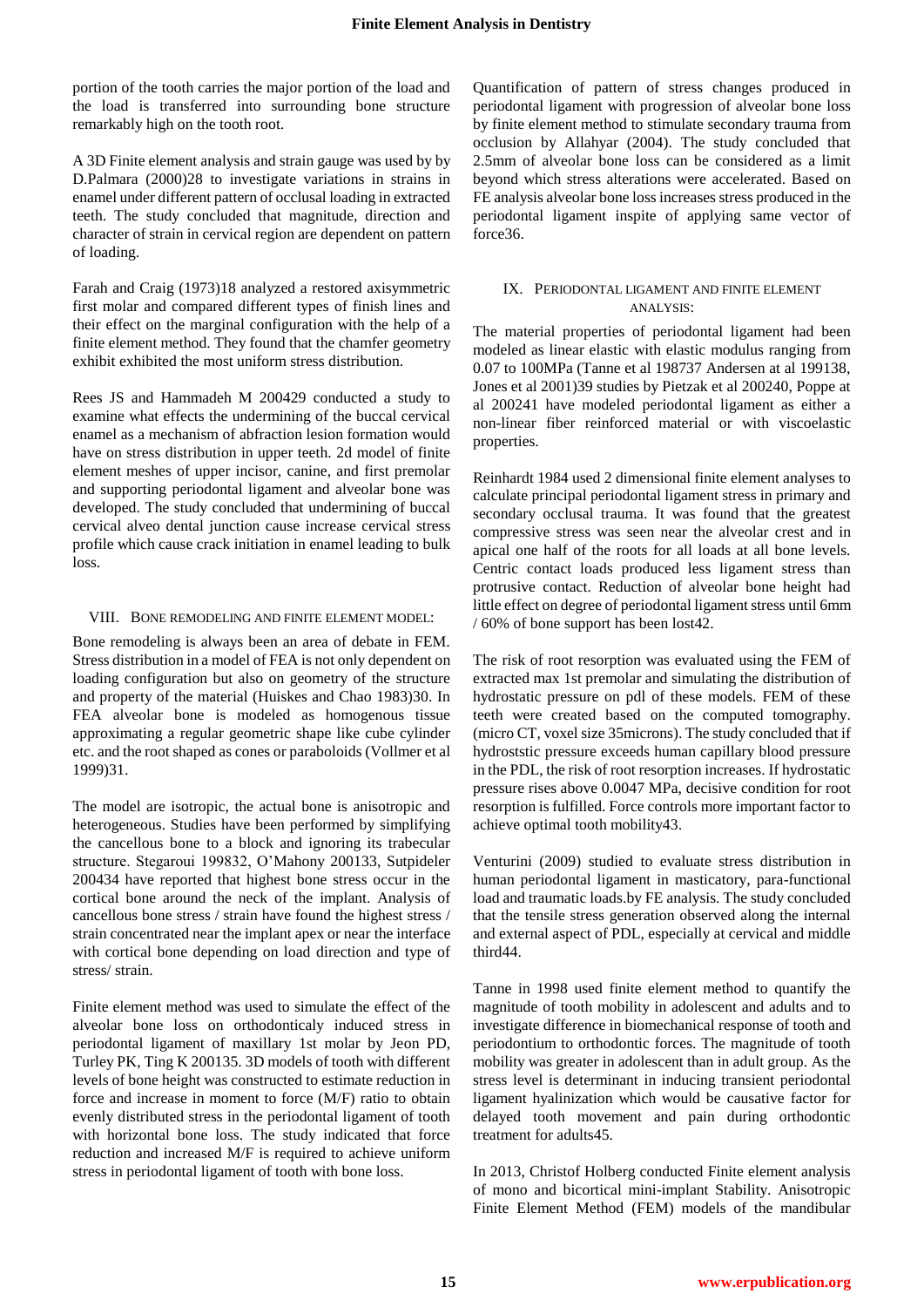bone, including teeth, periodontal ligaments, orthodontic braces, and mini-implants of varying length, were created based on the Computed Tomography data. All mini-implants with varying insertion were typically loaded, and the induced effective stress was calculated in the cervical area of the cortical bone. They concluded that the deeper the mini-implant was anchored, the lower were the effective stress values in the cervical region of the cortical bone. Bicortical implant anchorage is biomechanically more favorable than mono cortical anchorage46.

#### X. LIMITATIONS OF FINITE ELEMENT ANALYSIS

Finite elements methods are extremely versatile and powerful and can enable designers to obtain information about the behavior of complicated structures with almost arbitrary loading. In spite of the significant advances that have been made in developing finite element packages, the results obtained must be carefully examined before they can be used10.

The most significant limitation of FEA is that the accuracy of the obtained solution is usually a function of the mesh resolution.

Any regions of highly concentrated stress, such as around loading points and supports, must be carefully analyzed with the use of a sufficiently refined mesh. In addition, there are some problems which are inherently singular (the stresses are theoretically infinite). Special efforts must be made to analyze such problems10, 11.

The concern for any user is that, current packages can solve so many sophisticated problems, there is always a strong temptation to "solve" problems without doing the hard work of thinking through them and understanding the underlying mechanics and physical applications. Modern finite element packages are powerful tools that have become increasingly indispensable to mechanical design and analysis. However, they also make it easy for users to make big mistakes. Obtaining solutions with FEA often requires substantial amounts of computer and user time. Nevertheless, finite element packages have become increasingly indispensable to mechanical design and analysis.

#### XI. CONCLUSION:

FEM is an exceptionally a powerful tool in tackling many biomedical problems that are puzzling for conventional methods because of structural and material complexity. Modeling and simulation step used, saves time that is used for conducting the live experiment or clinical trial. this tool has been successfully employed in various areas of dentistry, It is important to substantiate the purpose of the work in to correctly apply. However this is an inception towards the modeling of more advanced building & restructuring of dentistry for a better world and happy tomorrow, which could last, hold and shine.

#### **REFERENCES**

- [1] Craig RG, Powers JM. Restorative dental materials. 11th ed. St. Louis, Missouri: Mosby, Inc; 2002. p. 110-1.
- [2] Thresher RW, Saito GE. The stress analysis of human teeth. J Biomech 1973;6: 443-9.
- [3] Wood I, Jawad Z, Paisley C, Brunton P. Noncarious cervical tooth surface loss: A literature review. J Dent 2008;36: 759-66.

[4] Tajima K, Chen KK, Takahashi N, Noda N, Nagamatsu Y, Kakigawa H.Three-dimensional finite element modeling from CT images of tooth and its validation. Dent Mater J 2009; 28: 219-26.

- [5] Geramy A, Sharafoddin F. Abfraction: 3D analysis by means of the finite element method. Quintessence Int 2003; 34:526-33.
- [6] Motta AB, Pereira LC, da Cunha AR. Finite element analysis in 2D and 3D models for sound and restored teeth. ABAQUS Users" conference, 2006. p. 329-43.
- [7] Anusavice KJ. Properties of dental materials. Phillip's Science of Dental Materials. 10th ed. St. Louis Missouri: W.B Saunders Company; 1996. p. 58.
- [8] Gallagher RH. Introduction. In: Gallagher RH. Finite element analysis: fundamentals. 4. ed. Englewood Cliffs: Prentice-Hall; 1975.cap. 1, p. 1-19.
- [9] Kishen A, Ramamurty U, Asundi A. Experimental studies on the nature of property gradients in human dentine. J Biomed Mater Res 2000; 51:650-9.
- [10] Nitin Gokhale, Sanjay Deshpande, Sanjeev Bedekar, Anand Thite. Practical finite element analysis. 1st ed. Finite to infinite; 2008.
- [11] O. C. Zienkiewicz, R.L Taylor. Some preliminaries: the standard discrete system. In: The finite element method, Volume 1: The basics. 5th ed.Butterworth Heinemann; 2000.
- [12] O"Brien WJ. Dental materials and their s e l e c t i o n . 2 n d e d . ch i c a g o : Quintessence; 2002. p. 347.
- [13] Yang HS, Lang LA, Molina A, Felton DA. The effects of dowel design and load direction on dowel and core restorations. J Prosthet Dent. 2001; 85:558-67.
- [14] J. H. Argyris. Energy theorems and structural analysis. Butterworth, 1960 (reprinted from Aircraft Eng: 1954-5.
- [15] Giuseppe Pelosi (2007). "The finite element method, Part I: R. L. Courant: Historical Corner".
- [16] Babuska, Ivo; Uday Banerjee, John E. Osborn (June 2004). "Generalized Finite Element Methods: Main Ideas, Results, and Perspective". International Journal of Computational Methods 1 (1): 67–103.
- [17] Peter Budgell, Finite Element Analysis with ANSYS: Information and Tips, 1998 http://www3.sympatico.ca/peter\_budge ll/FEA\_intro.html
- [18] Farah J.W, CRAIG R.G. "Element Stress Analysis of a Axisymmeric Molar" J Dent Res, 1973: 53:859-864
- [19] Polson AM. Interrelationship of inflammation and tooth mobility (trauma) in pathogenesis of periodontal disease. J Clinical Periodontol 1980;7: 351-360
- [20] Gher ME. Non surgical therapy: Dental occlusion. Ann Periodontol 1996;1: 567-580
- [21] Takeshita S, Sasaki A, Tanne K, Publico AS, Moss ML. The nature of human craniofacial growth studied with finite element analytical approach. Clin Orthod Res 2001; 4: 148-60.
- [22] Borchers L, Reichart P. Threedimensional stress distribution around a dental implant at different stages of interface development. J Dent Res 1983; 62(2): 155-9.
- [23] Atma r am GH, Mo h amme d H. Estimation of physiologic stresses with a natural tooth considering fibrous PDL structure. J Dent Res 1981;60(5):873-7.
- [24] Yang HS, Thompson VP. A twodimensional stress analysis comparing fixed prosthodontic approaches to the tilted molar abutment. Int J Prosthodont 1991; 4(5): 416-24.
- [25] Awadalla HA, Azarbal M, Ismail YH, el-Ibiari W. Three dimensional finite element stress analysis of a cantilever fixed partial denture. J Prosthet Dent 1992; 68(2): 243-8.
- [26] Toparli M, Gokay M, Aksoy T. Analysis of a restored maxillary second premolar tooth by using three-dimensional finite element method. J Oral Rehabil 1999;26: 157-64
- [27] Versluis A, Messer HH, Pintado MR, Changes in compaction stress distributions in roots resulting from canal preparation. Int Endod J 2006; 39: 931-9.
- [28] Palamara D1, Palamara JE, Tyas MJ, Messer HH. Strain patterns in cervical enamel of teeth subjected to occlusal loading. Dent Mater. 2000 Nov;16(6):412-9.
- [29] Rees JS, Hammadeh M. Undermining of enamel as a mechanism of abfraction lesion formation: a finite element study. Eur J Oral Sci. 2004 Aug;112(4):347-52.
- [30] Huiskes R, Chao EY. A survey of finite element analysis in orthopedic biomechanics: in the first decade. J biomechanics 1983;16: 385-409
- [31] J Vollmer, R. Mencl, andH.Mülle. Improved Laplacian Smoothing of Noisy Surface Meshes. EUROGRAPHICS Association and Backwell publishers 1999